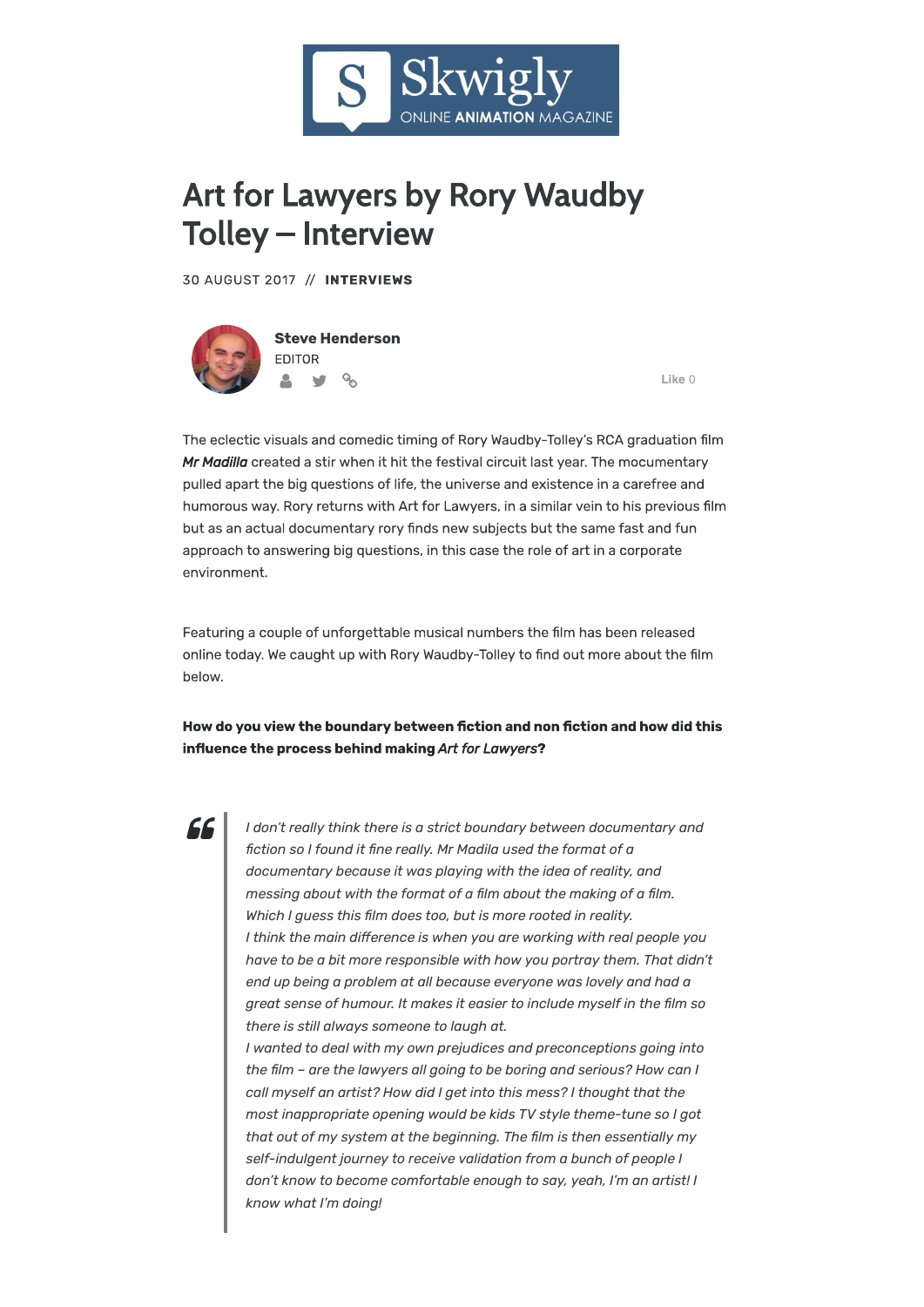

The film suggests that the residency contacted you, did *Mr Madilla* influence their decision to hire you and we're they confused by it's mocumentary style?

66

*I got a voicemail message from Maggie O'Regan, of InSitu, their art consultant, who had seen Mr Madila at the RCA show, and asked if I was up for trying something out. They have an art collection and a programme which includes a sculpture changeover scheme, but the purpose of the residency is to try to engage their employees with the art itself.*

*playful in tone, which helped a lot. I put out an email call-out and held a couple of workshops to meet people around the building who would be interested in the project to I don't think the style confused them, they were pretty open to all ideas at the beginning, and the idea of doing an interview style documentary seemed to make sense in terms of including more people from around the building. Also they were aware it was going to be humorous and*

*basically record a bunch of conversations and see where the �lm went. I ended up speaking to sta� from around the company – lawyers, security guards, the guys in the post room… It was great discovering everyone's little personal relationship with art and creativity, whether positive or negative.*